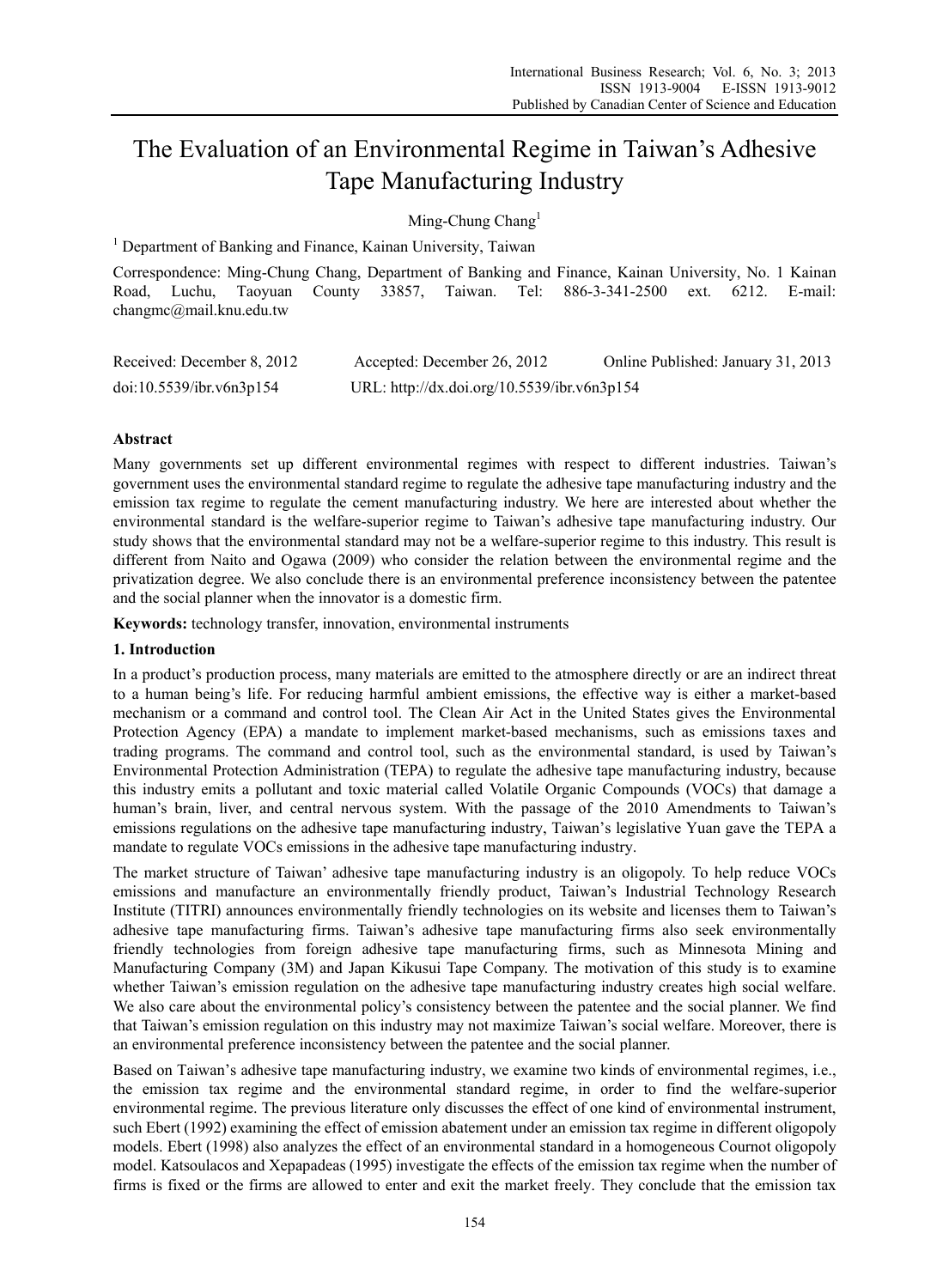regime creates an emission externality caused by over-internalization when firms are allowed to enter and exit the market freely. Kayalica and Lahiri (2005) discuss the optimal environmental policy when the foreign firm conducts direct investments, finding that the host government should adopt a (not) strict environmental standard when the number of foreign firms that directly invest is (not) fixed.

The other part of the literature that only considers the effect of one kind of environmental policies includes Bárcena-Ruiz and Garzó (2006), Beladi and Chao (2006), Kato (2006), Ohori (2006a; 2006b), and Wang and Wang (2009). Some previous studies also investigate which type of environmental regulation is desirable in terms of social welfare, such as Spulber (1985), Kiyono and Okuno-Fujiwara (2003), Lahiri and Ono (2007), Naito and Ogawa (2009), and Kato (2011). This paper is most similar with Naito and Ogawa (2009) in which they investigate the welfare-superior environmental regime. They conclude that the emission standard regime is better for social welfare than an emission tax regime no matter what the partial privatization degree is. Our paper investigates which environmental regime is better for social welfare when the firms enact a technology transfer behavior. We take Taiwan's adhesive tape manufacturing industry as an example to find the welfare-superior environmental regime.

The relation between the environmental instrument and the environmental protection effect is an important issue in the previous literature. Helfand (1991) uses the ratio of total emission divided by total output as an environmental standard. He believes that a strict environmental standard may cause the amount of emission to increase since firms can increase their output instead of decreasing their emission to reach a regulated environmental standard. Thus, the emission tax is a better environmental instrument than the environmental standard. Ulph (1996) examines the impact of the emission tax regime and the environmental standard regime on social welfare in an imperfectly competitive international trade market. He concludes that either the emission tax regime or the environmental standard regime can create higher social welfare, yet it depends on whether all countries' governments or a part of the governments adopt an emission abatement action. Spulber (1985) concludes that the emission tax regime is more efficient than the environmental standard regime on environmental protection when firms are allowed to enter and exit the market freely. Lahiri and Ono (2007) investigates the social welfare and the emission level between the emission tax regime and the environmental standard regime. They conclude that when the number of firms is fixed, social welfare in the environmental standard regime is higher than that in the emission tax regime, whereas the emission level in the environmental tax regime is lower than that in the environmental standard regime. However, the results above are inversed when firms are allowed to enter and exit the market freely and when the demand function is concave.

For a green production target, we not only can adopt an appropriate environmental instrument, but also use an emission abatement technology. The previous literature just focuses on the application of the environmental instrument, but ignores that the emission abatement technology transformation can also reach the environmental protection target. Generally speaking, the licensing method includes fixed fee, royalty rate, auction, etc. Kamien and Tauman (1984) are the first to discuss the issue of technology transformation. In their paper, the innovator that does not join the product's market competition is called the outside innovator whose mission is only to conduct research and development (R&D) and then to sell a new technology, such as Taiwan's Industry Technology Research Institution. Based on this line, Kamien and Tauman (1984, 1986), Katz and Shapiro (1986), Kamien et al. (1992), and Wang (1998) conclude that when an outside innovator licenses a non-drastic innovation, the optimal licensing mode is a fixed fee licensing contract. (Note 1)

The technology licensing issue has been extended into many various fields, such as when the technology licensing occurs in an open economy (Mukherjee, 2007; Chang, 2011), an innovator licenses a new technology about product quality (Li & Song, 2009), the technology licensing occurs in vertical market structure (Brocas, 2003; Matsushima, 2004; Buehler & Schmutzler, 2007), using the spatial competition model to discuss the technology licensing (Poddar & Sinha, 2004; Lin et al., 2012), and the technology licensing occurs when the number of licensee is extended to *n* firms, where *n* ≥ 3 (Kamien & Tauman, 2002; Sen, 2005). A few technology licensing papers touch upon the environmental protection issue. To our best knowledge, Chang et al. (2009) is one paper about environmental technology licensing in which they investigate the optimal mode of environmental technology licensing in a homogeneous Cournot duopoly. They conclude that a high emission tax in the fixed-fee licensing contract may disrupt environmental technology licensing between licensor and licensee. More specifically, a large size of environmental technology innovation is not necessary to induce a maximized social welfare. Their model set-up is a closed economy, the licensor is an inside innovator, and the government's environmental policy only has the emission tax. However, the model set-up in our paper is an open economy, the licensor is an outside innovator, and the government has two environmental policies: the emission tax and the environmental standard. More specifically, the outside innovator can choose to license to one firm or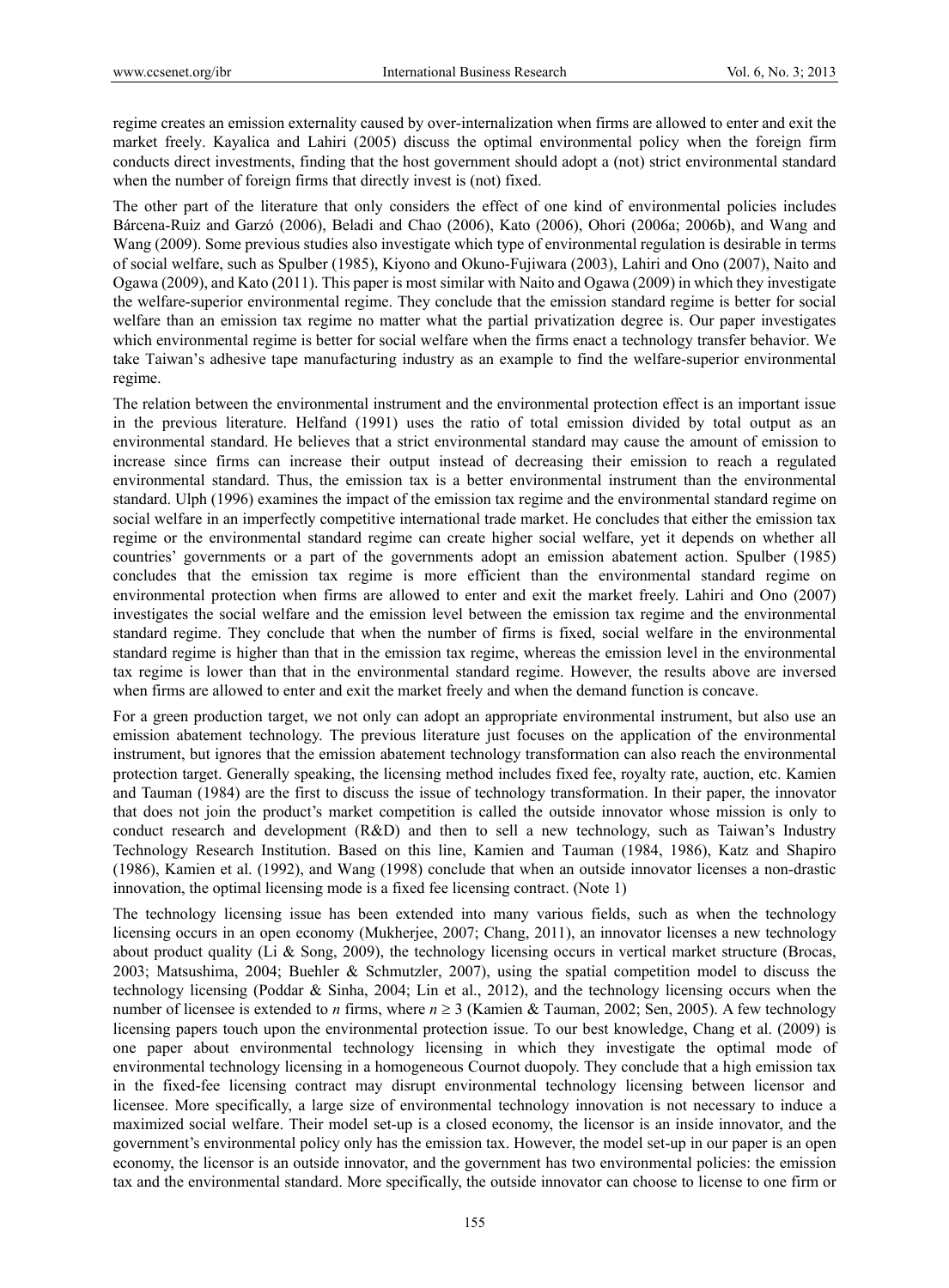to license to two firms.

We use the concept of emission-equivalent to find the welfare-superior environmental regime. We also compare the environmental policy preference between the patentee and the social planner. We find that the environmental standard regime on Taiwan's adhesive tape manufacturing industry may not be a welfare-superior environmental regime. This finding is different from Naito and Ogawa (2009) who examine the relation between the environmental regime and the privatization degree. We also find there is environmental preference inconsistency between the patentee and the social planner when the innovator is a domestic firm.

The remainder of this paper is organized as follows: Section 2 is the model set-up. Section 3 shows the model solution. Section 4 demonstrates social welfare analysis. Section 5 is the model extension. The findings are concluded in Section 6.

# **2. Model Set-Up**

Our model includes two domestic firms producing homogeneous production, a foreign innovator having an emission abatement technology (this assumption will be relaxed in Section 5) and a domestic government choosing an environmental regime for maximizing social welfare. The foreign firm is an outside innovator that does not make the product, and just licenses an emission abatement technology to domestic firms. We use a two-stage game to describe the decision-making of the domestic firms, the licensor, and the domestic government. In Stage 0, the domestic government chooses either an emission tax regime or an environmental standard regime to maximize social welfare. In Stage 1, the licensor chooses the optimal licensing proportion  $\phi$  = {0}, {1/2}, or {1} to transfer an emission abatement technology by means of a fixed-fee licensing method for maximizing the licensing revenue. If there is a  $2\phi$  firm with an emission abatement technology, then there is a  $2(1 - \phi)$  firm without an emission abatement technology. In Stage 2, two domestic firms conduct a homogeneous Cournot competition. We use backward induction to solve the sub-game perfect Nash equilibrium (SPNE). It is valuable to mention why we choose the fixed-fee as a licensing method. The reason is that the patentee in our paper is an outside innovator and Kamien and Tauman (1986) show that the outside patentee always prefers the fixed-fee licensing method.

We assume that each product creates  $e > 0$  unit emission in a production process, and parameter  $e$  is normalized to 1 for a simplified analysis. An emission abatement technology reduces each unit emission from 1 to  $1 - \varepsilon$ , where  $\varepsilon \in [0, 1]$  and the parameter  $\varepsilon$  is defined as the innovation size. We hereafter use the symbol "\*" to label the variables in an environmental standard regime, and the variables without the symbol "\*" stand for the case in an emission tax regime.

A regulated environmental standard *z* represents each unit product's maximum allowed emission amount. In other words, a small (large) parameter *z* means a (not) strict environmental standard. In an environmental standard regime, each unit product's emission abatement amount for a firm with an emission abatement technology is  $(1 - \varepsilon) - z$ ; if a firm is without an emission abatement technology, then it has to reduce the emission amount from 1 to  $1 - z$ . We assume that the emission abatement cost of each unit product is  $\theta$ . Thus, each unit product's emission abatement cost for the firm without (with) an emission abatement technology is  $c_0^*$  $= \theta(1-z)$  ( $c_1^* = \theta(1-\varepsilon-z)$ ). Without changing the equilibrium result, we normalize parameter  $\theta$  to be 1 and get  $c_0^* = 1 - z$  and  $c_1^* = 1 - \varepsilon - z$ . In an emission tax regime, the government levies an emission tax rate *t* on each unit emission amount. Each unit emission cost for a firm without (with) an emission abatement technology is  $c_0$  $= t (c_1 = t(1 - \varepsilon))$ . Since we focus on an environmental regime analysis, we ignore the firms' production cost.

## **3. Model Solution**

This section shows the SPNE in Stage 1 and Stage 2 in the emission tax regime and the environmental standard regime.

## *3.1 The Emission Tax Regime*

The product's demand function has a linear form, i.e.,  $p = a - bQ$ , where the parameters p and Q are the product's market price and the product's quantity, respectively. The quantity  $Q = \{2x_0\}$ ,  $\{x_0 + x_1\}$ , or  $\{2x_1\}$ , where  $x_0$  ( $x_1$ ) is each firm's output when  $\phi = 0$  (1), and  $x_0$  and  $x_1$  are respectively the non-licensee's output quantity and the licensee's output quantity when  $\phi = 1/2$ . The variable  $x_1^m (\pi_1^m)$  represents a monopoly output quantity (profit), which occurs when the innovation size is large enough and the patentee only licenses the emission abatement technology to only one firm, i.e.,  $\phi = 1/2$ . Let  $x_0^{\dagger} = 0$  and then we obtain the drastic innovation condition to be  $\varepsilon > (a - t)/t$ ; on the contrary, a non-drastic innovation condition is  $0 \lt \varepsilon \lt (a - t)/t$ . The solutions in Stage 2 are arranged in Table 1.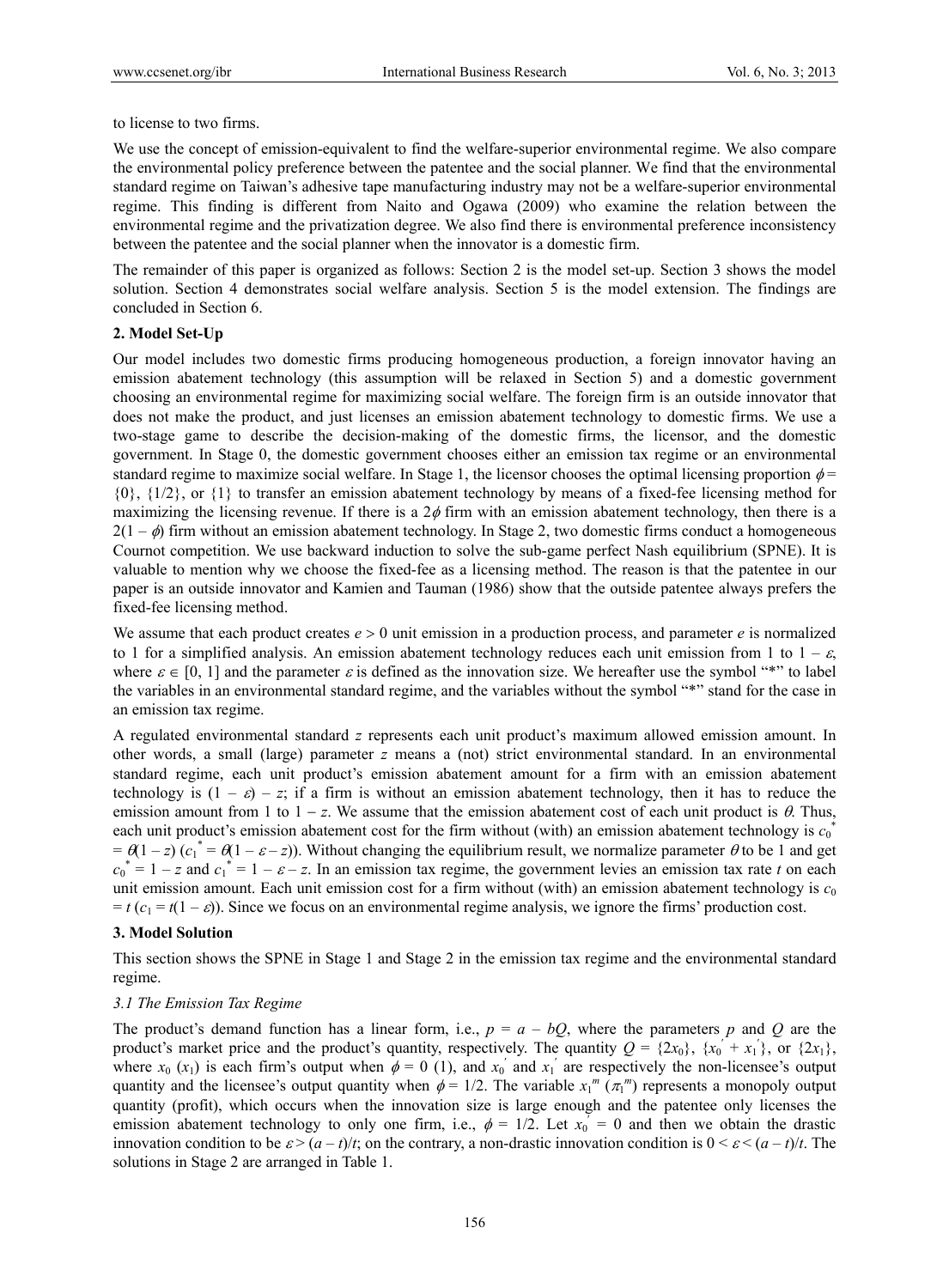| Innovation size                                                     |              | quantity                                                                        | profit                                          |
|---------------------------------------------------------------------|--------------|---------------------------------------------------------------------------------|-------------------------------------------------|
| $0 \leq \varepsilon \leq \frac{a-t}{t}$<br>(non-drastic innovation) | $\phi = 0$   | $x_0 = \frac{a-t}{3b}$                                                          | $\pi_0 = \frac{(a-t)^2}{9b}$                    |
|                                                                     | $\phi = 1/2$ | $x_0' = \frac{a - t - t\epsilon}{3b}$<br>$x_1' = \frac{a - t + 2t\epsilon}{3b}$ | $\pi_0 = \frac{(a - t - t\varepsilon)^2}{9b}$   |
|                                                                     |              |                                                                                 | $\pi_1 = \frac{(a - t + 2t\varepsilon)^2}{9b}$  |
|                                                                     | $\phi = 1$   | $x_1 = \frac{a - t + t\varepsilon}{3b}$                                         | $\pi_1 = \frac{(a - t + t\varepsilon)^2}{9b}$   |
| $\epsilon > \frac{a-t}{t}$                                          |              | $x_1^m = \frac{a - t + t\varepsilon}{2b}$                                       | $\pi_1^m = \frac{(a - t + t\varepsilon)^2}{4b}$ |
| (drastic innovation)                                                |              |                                                                                 |                                                 |

Table 1. The results of Stage 2 under an emission tax regime

Through a competitive static analysis with respect to the results in Stage 2, we find  $dx_0/dt < 0$  and  $dx_0/dt < 0$ , which imply that a non-licensee's output quantity decreases when the emission tax rate increases. The result is caused by a cost increase. However, the impact of the emission tax rate on the licensees' output quantity is:

$$
\frac{dx_1}{dt} = \frac{-(1-\varepsilon)}{3b} < 0 \tag{1a}
$$

$$
\frac{dx_1'}{dt} = \frac{-(1-2\varepsilon)}{3b} > 0, \text{ if } \varepsilon > 1/2
$$
\n(1b)

$$
\frac{dx_1^m}{dt} = \frac{-(1-\varepsilon)}{2b} < 0 \tag{1c}
$$

A specific result is in Equation (1b), showing that if only one firm is licensed and the innovation size is sufficiently large, then the licensee's output quantity increases when the emission tax rate increases. The result in Equation (1b) comes from the innovation size effect being larger than the cost increase effect.

We next examine the result in Stage 1 where the licensor decides the licensing proportion. Since the licensor's licensing revenue is defined as the difference between the licensee's profit with licensing and the licensee's profit without licensing, the licensing revenue for the patentee is represented in Table 2.

Table 2. Licensor's licensing revenue under an emission tax regime

| Innovation size                                     |              | Licensor's licensing revenue                                                                             |
|-----------------------------------------------------|--------------|----------------------------------------------------------------------------------------------------------|
| $0 < \varepsilon < a-t$<br>(non-drastic innovation) | $\phi = 0$   | $R_0 = 0$                                                                                                |
|                                                     | $\phi = 1/2$ | $R_1 = \pi_1 - \pi_0 = \frac{4t\epsilon(a - t + t\epsilon)}{2} > 0$<br>9h                                |
|                                                     | $\phi = 1$   | $R_1 = 2(\pi_1 - \pi_0) = 2\left[\frac{t\epsilon(2a - 2t + t\epsilon)}{2}\right] > 0$<br>9h              |
| $\epsilon > \frac{a-t}{t}$<br>(drastic innovation)  |              | $R_1^m = \pi_1^m - \pi_0 = \frac{(a - t + t\varepsilon)^2}{\pi} - \frac{(a - t)^2}{\pi} > 0$<br>4h<br>9h |

Since the licensor's licensing revenue is positive, the licensor prefers to license; and the licensee's profit after accepting licensing will not worsen, and thus the licensee prefers to accept the offer. By a simple calculation for finding the solution in Stage 1, we obtain  $R_1 - R_1 = 2(t\varepsilon)^2/(9b) > 0$ , and  $R_1^m$  must be larger than  $R_1$ . The solution in Stage 1 is summarized as follows:

$$
\phi = 1/2 \text{ for all } \varepsilon > 0 \tag{2}
$$

#### *3.2 The Environmental Standard Regime*

In an environmental standard regime, the firms' output decision in Stage 2 is arranged in Table 3.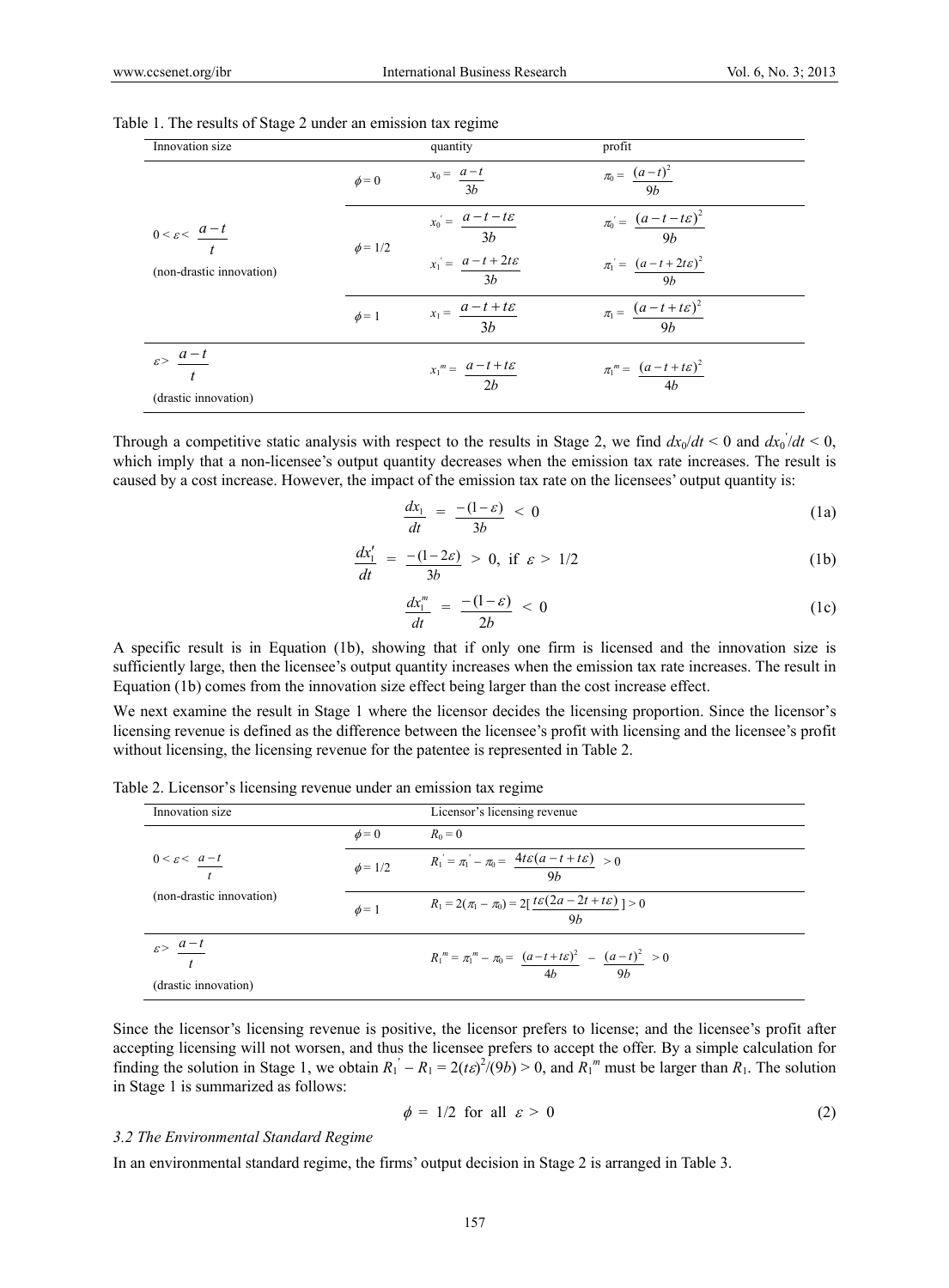|  |  |  | Table 3. The results of Stage 2 under an environmental standard regime |  |
|--|--|--|------------------------------------------------------------------------|--|
|  |  |  |                                                                        |  |
|  |  |  |                                                                        |  |

| Innovation size                                                   |              | quantity                                                                                                     | profit                                                                                                                               |
|-------------------------------------------------------------------|--------------|--------------------------------------------------------------------------------------------------------------|--------------------------------------------------------------------------------------------------------------------------------------|
| $0 \leq \varepsilon \leq a - (1 - z)$<br>(non-drastic innovation) | $\phi = 0$   | $x_0^* = \underline{a} - (1 - z)$<br>3h                                                                      | $\pi_0^* = \frac{[a - (1 - z)]^2}{9b}$                                                                                               |
|                                                                   | $\phi = 1/2$ | $x_0' = \underline{a - (1 - z) - \varepsilon}$<br>3h<br>$x_1^{\prime*} = \frac{a - (1 - z) + 2\epsilon}{3b}$ | $\pi_0^{\prime*} = \left[ a - (1-z) - \varepsilon \right]^2$<br>Qh<br>$\pi_1^{\prime^*} = \frac{[a - (1 - z) + 2\varepsilon]^2}{9b}$ |
|                                                                   | $\phi = 1$   | $x_1^* = \frac{a - (1 - \varepsilon - z)}{3b}$                                                               | $\pi_1^* = \left[ a - (1-z) + \varepsilon \right]^2$<br>9h                                                                           |
| $\varepsilon > a - (1-z)$<br>(drastic innovation)                 |              | $x_1^{m^*} = \underline{a - (1 - \varepsilon - z)}$<br>2h                                                    | $\pi_1^{m^*} = \left[ a - (1-z) + \varepsilon \right]^2$<br>4h                                                                       |

Some results of comparative static analysis in Stage 2 are represented as follows:

$$
\frac{dx_0^*}{dz} = \frac{dx_0'^*}{dz} = \frac{dx_1^*}{dz} = \frac{dx_1'^*}{dz} = \frac{1}{3b} > 0
$$
\n(3a)

$$
\frac{dx_1^{m^*}}{dz} = \frac{1}{2b} > 0
$$
 (3b)

Equation (3) shows that the non-licensee's and the licensee's outputs decrease when the environmental standard becomes strict. However, it is valuable to notice that there is no innovation size effect on the licensee's output when the environmental standard does become strict. This result is very different with that in the emission tax regime.

We present Table 4 to show the results of the patentee's licensing revenue in the environmental standard regime.

Table 4. Licensor's licensing revenue under an environmental standard regime

| Innovation size                                                   |              | Licensor's licensing revenue                                                                             |
|-------------------------------------------------------------------|--------------|----------------------------------------------------------------------------------------------------------|
|                                                                   | $\phi = 0$   | $R_0^* = 0$                                                                                              |
| $0 \leq \varepsilon \leq a - (1 - z)$<br>(non-drastic innovation) | $\phi = 1/2$ | $R_1^{\prime\prime} = \pi_1^{\prime\prime} - \pi_0^* = 4\varepsilon [a - (1-z) + \varepsilon] > 0$<br>9h |
|                                                                   | $\phi = 1$   | $R_1^* = 2(\pi_1^* - \pi_0^*) = 2\varepsilon[2a - 2(1-z) + \varepsilon] > 0$<br>9h                       |
| $\epsilon > a - (1-z)$                                            |              | $R_1^{m^*} = \pi_1^{m^*} - \pi_0^{m^*}$                                                                  |
| (drastic innovation)                                              |              | = $[a-(1-z)+\varepsilon]^2$ = $[a-(1-z)]^2 > 0$<br>9h<br>4h                                              |

By a simple calculation, we get  $R_1^* - R_1^* = 2\varepsilon^2/(9b) > 0$ , and  $R_1^{m*}$  must be larger than  $R_1^*$ . The solution in Stage 1 is summarized as follows:

$$
\phi^* = 1/2 \text{ for all } \varepsilon > 0 \tag{4}
$$

#### *3.3 An Emission-Equivalent Analysis*

TEPA adopts the environmental standard regime to regulate VOCs emissions from Taiwan's adhesive tape manufacturing industry. We are interested in whether the environmental standard regime is a welfare-superior environmental regime. In order to examine this question, we use the concept of emission-equivalent, which means that the emission amount in the emission tax regime is the same as that in the environmental standard regime. Since we assume that one unit product creates one unit emission, the total emission amount is equal to the total output quantity. The emission-equivalent conditions in the two environmental regimes are shown in Table 5.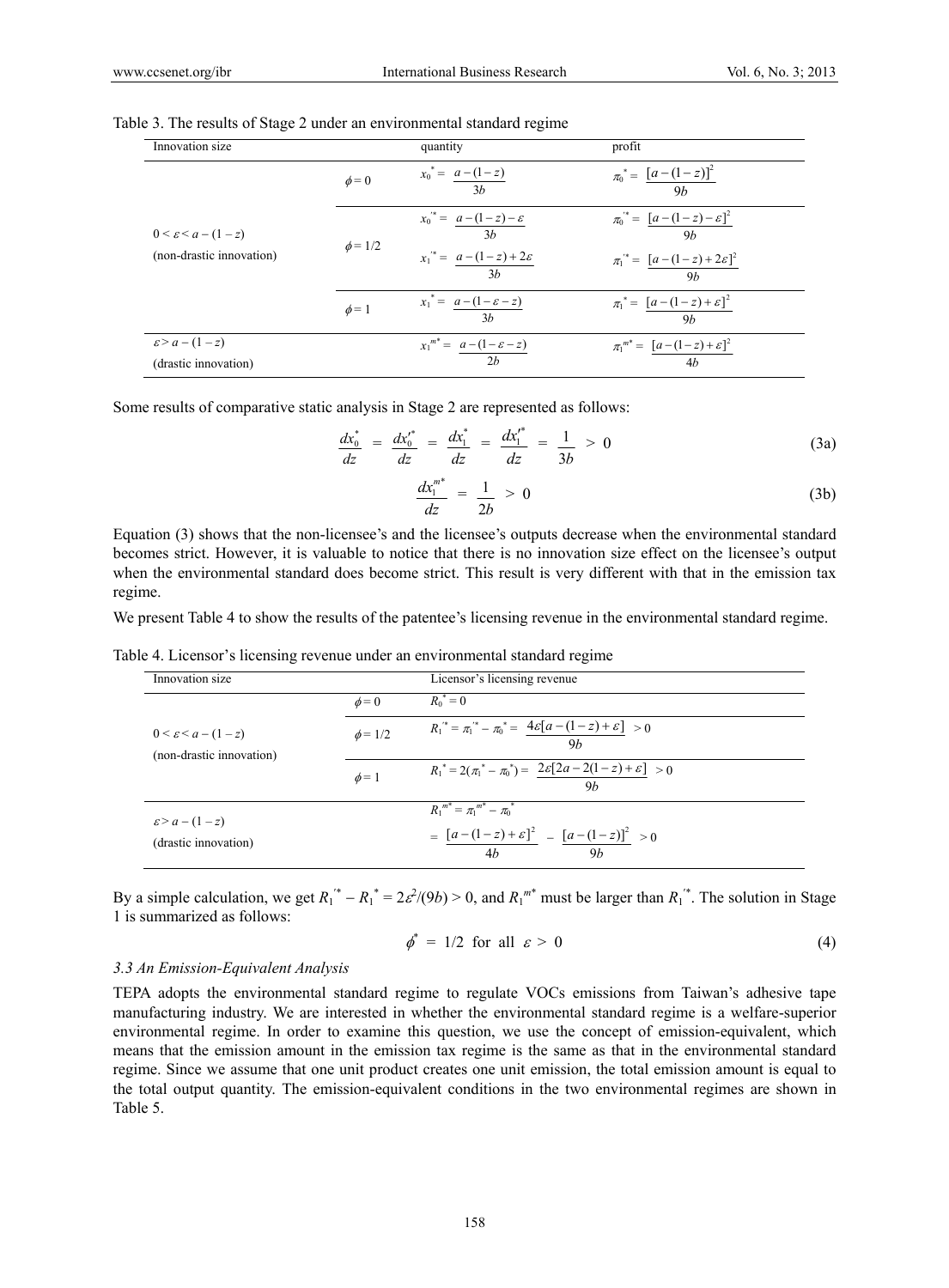|                                                                 |                                                                       | Amount of emission under an emission tax rate regime |                                    |  |
|-----------------------------------------------------------------|-----------------------------------------------------------------------|------------------------------------------------------|------------------------------------|--|
|                                                                 |                                                                       | Non-drastic innovation                               | Drastic innovation                 |  |
|                                                                 |                                                                       | $(E' = x_0' + x_1')$                                 | $(E^m = x_1^m)$                    |  |
| Amount of emission<br>under an environmental<br>standard regime | Non-drastic innovation<br>$(E^{\prime*}=x_0^{\prime*}+x_1^{\prime*})$ | $t = 1 - \frac{2}{2 - \varepsilon} z$                |                                    |  |
|                                                                 | Drastic innovation<br>$(E^{m^*} = x_1^{m^*})$                         |                                                      | $t = 1 - \frac{1}{1-\varepsilon}z$ |  |

## Table 5. The emission-equivalent conditions in the two environmental regimes

In Table 5 we find that the emission-equivalent condition in a non-drastic innovation situation is  $t = 1 - \frac{2}{2} - \frac{2}{3}$  $\varepsilon$ )*z*, and the emission-equivalent condition in a drastic innovation situation is  $t = 1 - [1/(1 - \varepsilon)]z$ . These two emission-equivalent conditions have the same characteristic in that they are not affected by the market size, i.e., the parameter *a*, and a strict environmental standard corresponds to a high environmental tax rate.

## **4. Social Welfare Analysis**

In this section we first define the social welfare functions in two kinds of different environmental regimes and then use them to discuss the government's environmental policy.

## *4.1 Set-Up of the Social Welfare Function*

In the emission tax regime, the social welfare function (*SW*) is composed of consumer surplus (*CS*), producer surplus (*PS*), emission tax revenue (*T*), and environmental damage (*D*), where  $D' > 0$  and  $D'' > 0$  (Kayalica & Lahiri, 2005; Lahiri & Ono, 2007). The social welfare function is expressed as  $SW = CS + PS + T - D$ . The consumer surplus in a linear demand form can be formulated as  $(1/2)bQ^2$ . The producer surplus is formulated by the sum of the two firms' profits. The emission tax revenue is  $T = tE$ , where *E* is the total amount of emission and because of the assumption that one unit product creates one unit amount of emission, we have  $E = Q$ . The environmental damage is caused by the emission, and thus we have  $D = (1/2)E^2$ .

In the environmental standard regime, the social welfare function  $(SW^*)$  is composed of consumer surplus  $(CS^*)$ , producer surplus  $(PS^*)$ , and environmental damage  $(D^*)$ . Hence, the social welfare function in the environmental standard regime is expressed as  $SW^* = CS^* + PS^* - D^*$ . According to the concept of emission-equivalent, we have  $E = E^*$ ,  $Q = Q^*$ ,  $CS = CS^*$ ,  $D = D^*$ . Hence, the social welfare functions in these two environmental regimes can be rewritten as  $SW = PS + T$ , and  $SW^* = PS^*$ . By a comparison of the social welfare functions between the emission tax regime and the environmental standard regime, we find that although the social welfare function in the emission tax regime has an advantage on the tax revenue, the producer's surplus in the emission tax regime has a higher sensitivity than that in the environmental standard regime.

We next examine the social welfare difference between the emission tax regime and the environmental standard regime in a non-drastic innovation situation. The result is shown as follows:

$$
\Delta SW^n = SW^n - SW^{n*} = (\pi_0' + \pi_1') + t(x_0' + x_1') - (\pi_0'' + \pi_1''')
$$
  
= 
$$
[(\pi_1' - \pi_1'') + (\pi_0' - \pi_0'')'] + t(x_0' + x_1')
$$
  
= 
$$
\frac{2\varepsilon^2 z(\varepsilon + z - 2)}{b(2 - \varepsilon)^2} + \frac{(2a + \varepsilon + 2z - 2)(2 - \varepsilon - 2z)}{3b(2 - \varepsilon)}
$$
  
= 
$$
\frac{6\varepsilon^2 z(\varepsilon + z - 2)}{3b(2 - \varepsilon)^2} + \frac{(2 - \varepsilon - 2z)(2 - \varepsilon)(2a + 2z + \varepsilon - 2)}{3b(2 - \varepsilon)^2}
$$
(5a)

where the superscript *n* represents a non-drastic innovation case. Similarly, the social welfare difference between the emission tax regime and the environmental standard regime in a drastic innovation situation is:

$$
\Delta SW^d = SW^d - SW^{d^*} = \pi_1^m + tx_1^m - {\pi_1^m}^*
$$
  
= 
$$
\frac{[a - (1 - \varepsilon - z)][1 - \varepsilon - z]}{2b(1 - \varepsilon)} \ge 0
$$
 (5b)

where the superscript *d* represents a drastic innovation case.

#### *4.2 The Government Policy*

From Equation (5), we can examine the government's optimal environmental policy.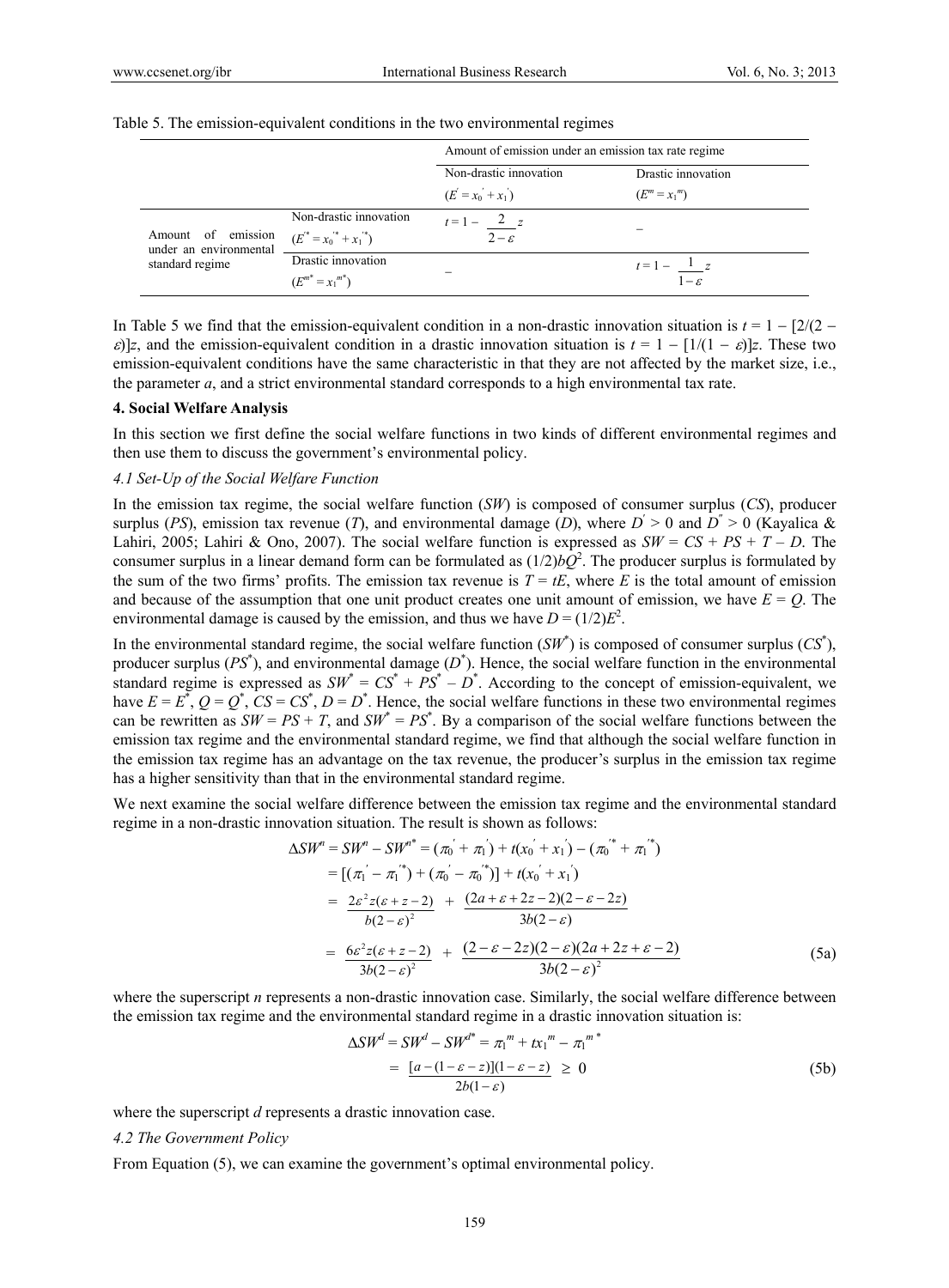# 4.2.1 In a Non-Drastic Innovation Case

The parameters  $\varepsilon$  and  $z$  in Equation (5a) must satisfy the non-drastic innovation condition, i.e.,  $0 \le \varepsilon \le a - (1$ *z*), the condition for a non-negative output quantity, i.e.,  $a - (1 - z) - \varepsilon \ge 0$ , the condition for a non-negative cost, i.e.,  $1 - \varepsilon - z \ge 0$ , and the condition for a non-negative emission tax rate, i.e.,  $0 \le \varepsilon \le 2(1 - z)$ . These conditions result in the terms  $(\varepsilon + z - 2) < 0$ ,  $(2 - \varepsilon - 2z) > 0$ , and  $(2a + 2z + \varepsilon - 2) > 0$  in Equation (5a). For satisfying all conditions above, we find the range of parameter *a* to be  $a \in [(1 - z) + \varepsilon, \infty)$ . We also see that the first term in Equation (5a) is negative and the second term in Equation (5a) is positive. This result tells us the firm's profit in the emission tax regime is always smaller than that in the environmental standard regime induced by an output distortion from the emission tax regime.

Equation (5a) also shows that when the market size is large, i.e., the parameter  $a \to \infty$ , it causes  $\Delta SW^n > 0$ ; when the market size is small, i.e., the parameter  $a \to (1 - z) + \varepsilon$ , it causes  $\Delta \mathcal{S}W^n < 0$ . The result implies that when the market size is large enough, social welfare in the emission tax regime is higher than that in the environmental standard regime. On the contrary, when the market size is small, the adoption of an environmental standard regime is superior to the adoption of an emission tax regime. This result is because the domestic licensee has to pay a large licensing fee to the foreign innovator when the market size is big. Since a higher licensing fee is paid to the foreign innovator, it will result in a greater loss on domestic social welfare. Hence, the adoption of an emission tax regime can maintain higher social welfare by keeping the emission tax revenue in the home country. Conversely, if the market size is small, then the foreign licensor receives a part of the licensing revenue. Moreover, there is no distortion on output quantity in the environmental standard regime. Hence, when the licensor is a foreign innovator, the environmental standard (emission tax) regime can create high social welfare in a small (large) market.

# 4.2.2 In a Drastic Innovation Case

Equation (5b) obviously shows that the social welfare difference must be positive since Equation (5b) needs to satisfy the condition of non-negative cost, i.e.,  $1 - \varepsilon - z \ge 0$ , and the condition of non-negative output quantity, i.e.,  $a - (1 - \varepsilon - z) \ge 0$ . This result tells us that the emission tax regime creates higher social welfare than that in the environmental standard regime when the innovation size is drastic. The intuition behind this result is that the licensee becomes a monopolist after getting the emission abatement technology and obtains the monopoly profit. However, the licensee will also be charged the full monopoly profit as the licensing fee by the foreign licensor. A high fixed licensing fee that the domestic licensee pays to the foreign licensor has a negative impact on domestic social welfare. Hence, the domestic government can create a lower fixed licensing fee by levying an emission tax on domestic firms. Since the stage when the domestic government decides the environmental regime is before the stage when the foreign licensor decides the amount of licensing fee, the domestic government has a first mover advantage to decide the optimal environmental regime for controlling the amount of licensing fee.

We now summarize the effects of the emission tax regime and the environmental standard regime as follows: when the innovator is a foreign firm, the target that the home country government sets as the emission tax rate is not only for increasing the licensee's competitive profit by differentiating the firms' marginal costs, but also for leaving more competitive profit in the home country through emission revenue. Hence, the foreign innovator's licensing revenue decreases. However, this effect does not exist in the environmental standard regime, because the environmental standard regime does not affect the firms' competitive behavior and the domestic government has no way to leave the firms' competitive profits by means of an environmental standard regime. Hence, the environmental standard regime results in a large domestic social welfare leakage. The proposition in this section is shown as follows.

**Proposition 1** In a drastic innovation case, social welfare in the emission tax regime is always higher than that in the environmental standard regime. In a non-drastic innovation case, when the market size is large, the conclusion is the same as that in a drastic innovation case; when the market size is small, social welfare in the environmental standard regime is higher then that in the emission tax regime.

## **5. Model Extension: Patentee Is a Domestic Innovator**

In this section we change the assumption that the patentee is a foreign innovator to another assumption that the patentee is a domestic innovator. This change induces that the domestic social welfare function must include the patentee's licensing revenue. Hence, in the emission tax regime the social welfare function (*SS*) is composed of consumer surplus, producer surplus, emission tax revenue, environmental damage, and the domestic innovator's licensing revenue. In the environmental standard regime, the social welfare function (*SS*<sup>\*</sup>) is composed of consumer surplus, producer surplus, environmental damage, and the domestic innovator's licensing revenue.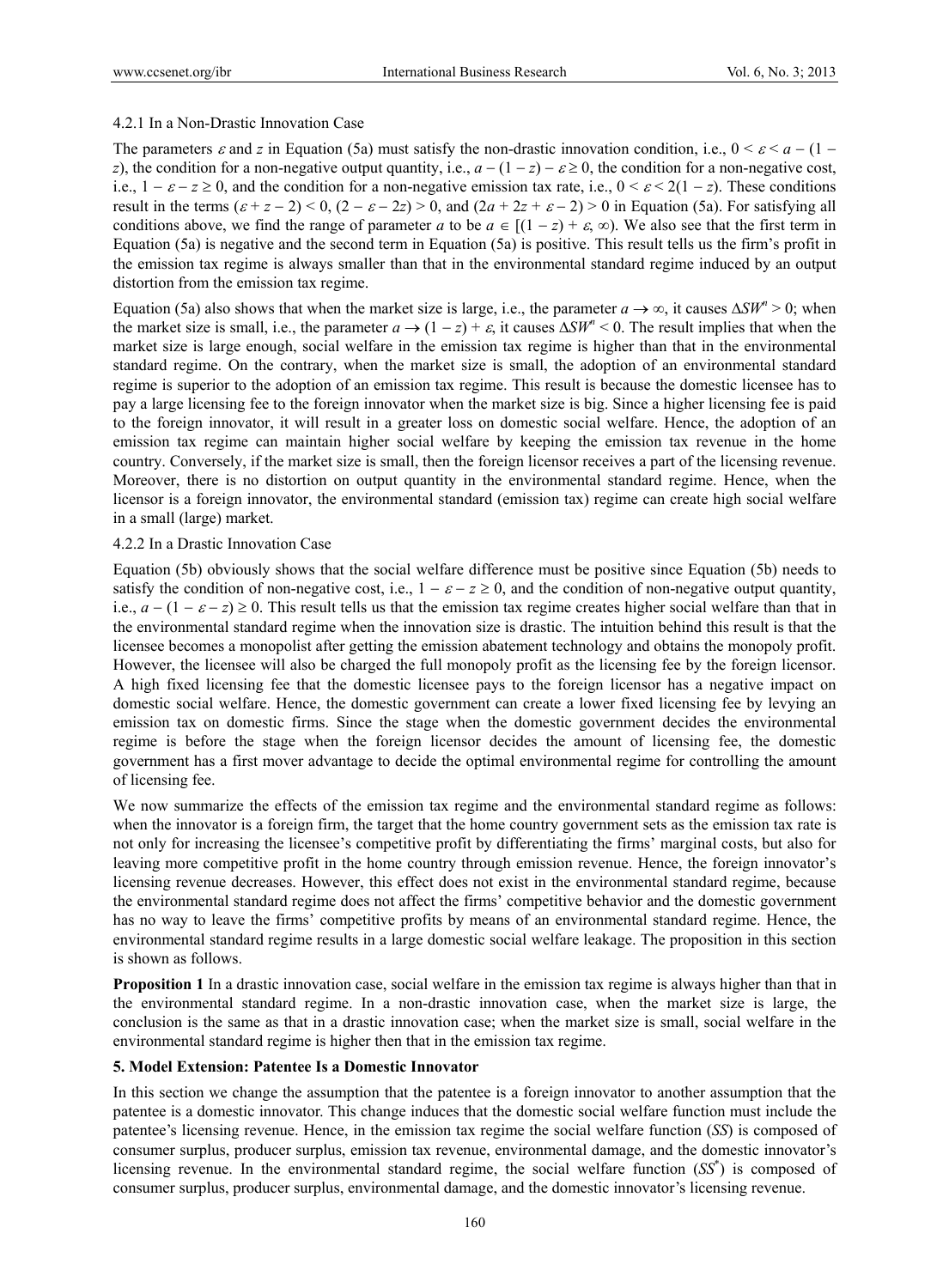Following the analysis process in Section 4, we here respectively discuss the cases of non-drastic innovation and drastic innovation.

#### *5.1 In a Non-Drastic Innovation Situation*

Based on the concept of emission-equivalence, the social welfare difference between the emission tax regime and the environmental standard regime is:

$$
\Delta SS^{n} = \Delta SW^{n} + (R^{'} - R^{*})
$$
  
= 
$$
\Delta SW^{n} + \frac{(4/3)\varepsilon(-2a(2-\varepsilon) - 4\varepsilon(1-\varepsilon) - \varepsilon(8-3\varepsilon) + 4)}{3b(2-\varepsilon)^{2}}
$$
 (6a)

We first concentrate on the innovator's environmental regime preference by examining its licensing revenue. By Equation (6a) we find that the larger market size is, the higher the licensing revenue is in the environmental standard regime. This result comes from the environmental standard regime not making an output distortion. The licensor can get more licensing revenue under the environmental standard regime. Hence, we conclude that when the market size is sufficiently large, the domestic innovator prefers the environmental standard regime to the emission tax regime.

We next concentrate on the social planner's environmental regime preference by comparing the social welfare difference in two environmental regimes. The comparative static result on the social welfare difference is:

$$
\frac{d\Delta SS^n}{da} = \frac{2(2-\varepsilon)(2-\varepsilon-2z)}{3b(2-\varepsilon)^2} + \frac{(4/3)\varepsilon(2\varepsilon-4)}{3b(2-\varepsilon)^2} \ge 0, \text{ if } \varepsilon \in [0, \frac{6(1-z)}{3+4z}]
$$
 (6b)

From Equation (6b), we find given a small innovation size, when the market size is large, social welfare in the emission tax regime is higher than that in the environmental standard regime. This result is very different from the result of the previous section in a non-drastic innovation case in which the optimal environmental policy is only affected by the market size. However, the result of this section shows the optimal environmental policy is not only affected by the market size, but also by the innovation size, because a small innovation size only creates small licensing revenue for a licensor. However, the emission tax policy mitigates the firm's market competition and increases the licensee's profit. Since the licensee's profit increases, the patentee can charge a high licensing fee from the licensee. The adoption of an emission tax regime causes high industrial profit, a high licensing fee, and then induces high social welfare. On the other hand, given a large market size with a large innovation size, social welfare in the environmental standard regime is higher than that in the emission tax regime, because a large innovation size weakens the firm's market competition and increases the licensee's profit. Hence, a large market size and a large innovation size create a large producer surplus and high social welfare if the social planner adopts an environmental standard regime.

## *5.2 In a Drastic Innovation Situation*

The social welfare difference between the emission tax regime and the environmental standard regime in this section is:

$$
\Delta SS^d = \Delta SW^d + (R^m - R^{m^*})
$$
  
= 
$$
\Delta SW^d + \frac{2\epsilon \epsilon [-a(1-\epsilon)+(1-\epsilon-z)]}{9b(1-\epsilon)^2}
$$
 (6c)

The feasible solutions must satisfy the drastic innovation condition, i.e.,  $\varepsilon > a - (1 - z)$ , the condition of non-negative cost, i.e.,  $1 - \varepsilon - z \ge 0$ , and the condition of non-negative output, i.e.,  $a - (1 - \varepsilon - z) \ge 0$ . Based on the drastic innovation condition and  $\varepsilon \in [0, 1]$ , we get the range of parameter *a* as  $a \in [(1 - \varepsilon - z), 2]$ .

We first examine the licensor's environmental regime preference by observing the second term in Equation (6c) and find that when the market size is large, the licensor prefers the environmental standard regime, since a large market size causes  $R^m - R^{m^*} < 0$ ; on the contrary, given a small market size, the licensor prefers the emission tax regime, since a small market size causes  $R^m - R^{m*} > 0$ . The intuition behind this result is that the emission tax regime has an output distortion effect, which is small (large) when the market size is small (large). The output distortion effect also impacts the licensor's licensing revenue. Hence, the licensor prefers the emission tax (environmental standard) regime when the market size is small (large). We conclude the licensor's licensing preference in Proposition 2.

**Proposition 2** No matter in a non-drastic innovation case or in a drastic innovation case, the domestic licensor's environmental regime preference depends on the market size. When the market size is large, the domestic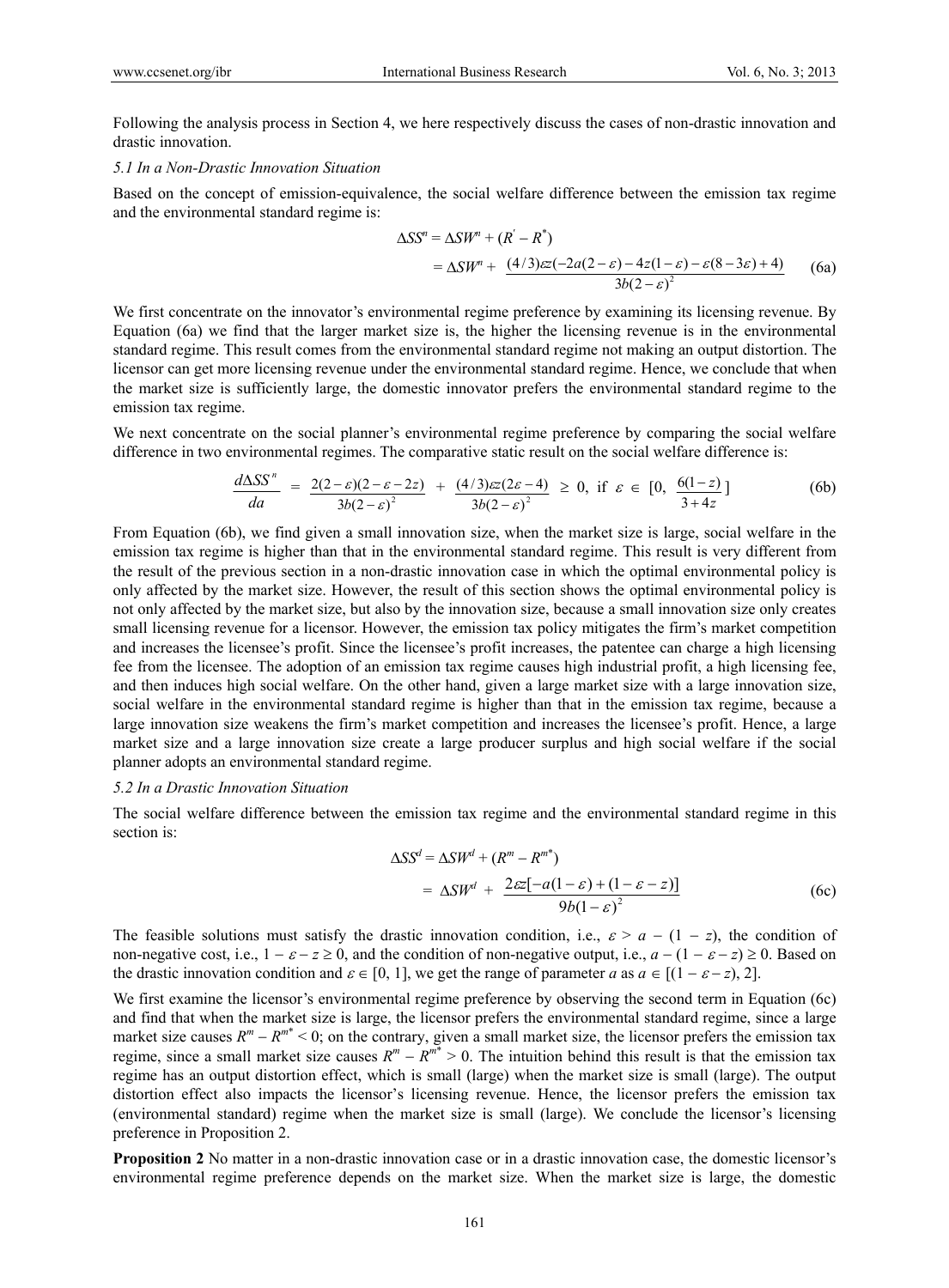innovator prefers the environmental standard regime to the emission tax regime; on the contrary, when the market size is small, the domestic innovator prefers the emission tax regime to the environmental standard regime.

We next consider the social planner's decision-making on an environmental policy by a competitive static analysis on  $\Delta SS^d$  as follows:

$$
\frac{d\Delta SS^d}{da} = \frac{(3/2)(1-\varepsilon)(1-\varepsilon-z)}{3b(1-\varepsilon)^2} + \frac{(2/3)\varepsilon(\varepsilon-1)}{3b(1-\varepsilon)^2} \ge 0, \text{ if } \varepsilon \in [0, \frac{9(1-z)}{9+4z}]
$$
(6d)

From the Equation (6d), we find that the conclusion in a drastic innovation case is the same as that in a non-drastic innovation case in which social welfare in the emission tax regime is higher than that in the environmental standard regime when the market size is large and the innovation size is small. There is an inverse conclusion when the market size and the innovator size are large.

Section 4 considers the cases of non-drastic and drastic innovation in which the patentee is a foreign innovator; Section 5 also considers the cases of non-drastic and drastic innovation, but when the patentee is a domestic innovator. The findings in these two sections are very different. In Section 4 the adoption of an environmental regime only depends on the market size; however, in Section 5 the adoption of an environmental regime not only depends on the market size, but also on the innovation size. In other words, Section 4 concludes that when the market size is large, social welfare in the emission tax regime is higher than that in the environmental standard regime; Section 5 has the same conclusion when the market size is large and the innovation size is small. Finally, we summarize the finding in Proposition 3 and arrange the social planner's and the domestic licensor's environmental regime preference in Table 6.

**Proposition 3** No matter in a non-drastic innovation case or in a drastic innovation case, when the licensor is a foreign innovator, the adoption of an environmental regime only depends on the market size; when the licensor is a domestic innovator, the adoption of an environmental regime not only depends on the market size, but also on the innovation size.

| Model                       | Decision Maker | Market size | Innovation size | Non-drastic innovation | Drastic innovation  |
|-----------------------------|----------------|-------------|-----------------|------------------------|---------------------|
| Licensor is a foreign firm  | Social planner | Large       |                 | <b>Emission</b> tax    | <b>Emission</b> tax |
|                             |                | Small       |                 | Environmental standard |                     |
| Licensor is a domestic firm | Social planner | Large       | Small           | <b>Emission</b> tax    |                     |
|                             |                |             | Large           | Environmental standard |                     |
|                             | Licensor       | Large       |                 | Environmental standard |                     |
|                             |                | Small       |                 | <b>Emission</b> tax    |                     |

Table 6. The social planner's and the domestic licensor's preference

From Table 6, we conclude that the environmental standard may not be a welfare-superior regime for Taiwan's adhesive tape manufacturing industry. This result is different from that in Naito and Ogawa (2009) who consider the relation between the environmental regime and the privatization degree. They conclude that the environmental standard is the optimal environmental regime no matter what the privatization degree is. We also conclude there is an environmental preference inconsistency between the patentee and the social planner when the innovator is a domestic firm.

## **6. Concluding Remarks**

For the targets of green production and environmental friendliness, governments often use an emission tax regime and an environmental standard regime. According to the real observation in Taiwan, TEPA adopts the environmental standard regime to restrict VOCs emission being emitted from Taiwan's adhesive tape manufacturing industry. This industry's manufacturing firms also actively seek emission abatement technology so as to reach the TEPA's environmental standard. Some R&D institutions such as TITRI or some firms such as 3M are willing to license emission abatement technology to Taiwan's adhesive tape manufacturing firms, because they earn the licensing revenue. We consider technology licensing in the environmental protection issue and we are interested in whether the environmental standard regime on Taiwan's adhesive tape manufacturing industry is a welfare-superior regime.

We conclude that the environmental standard regime adopted by TEPA for restricting VOCs emission being emitted form Taiwan's adhesive tape manufacturing industry may not be the welfare-superior environmental regime. This finding is very different with that in Naito and Ogawa (2009) who study the relationship between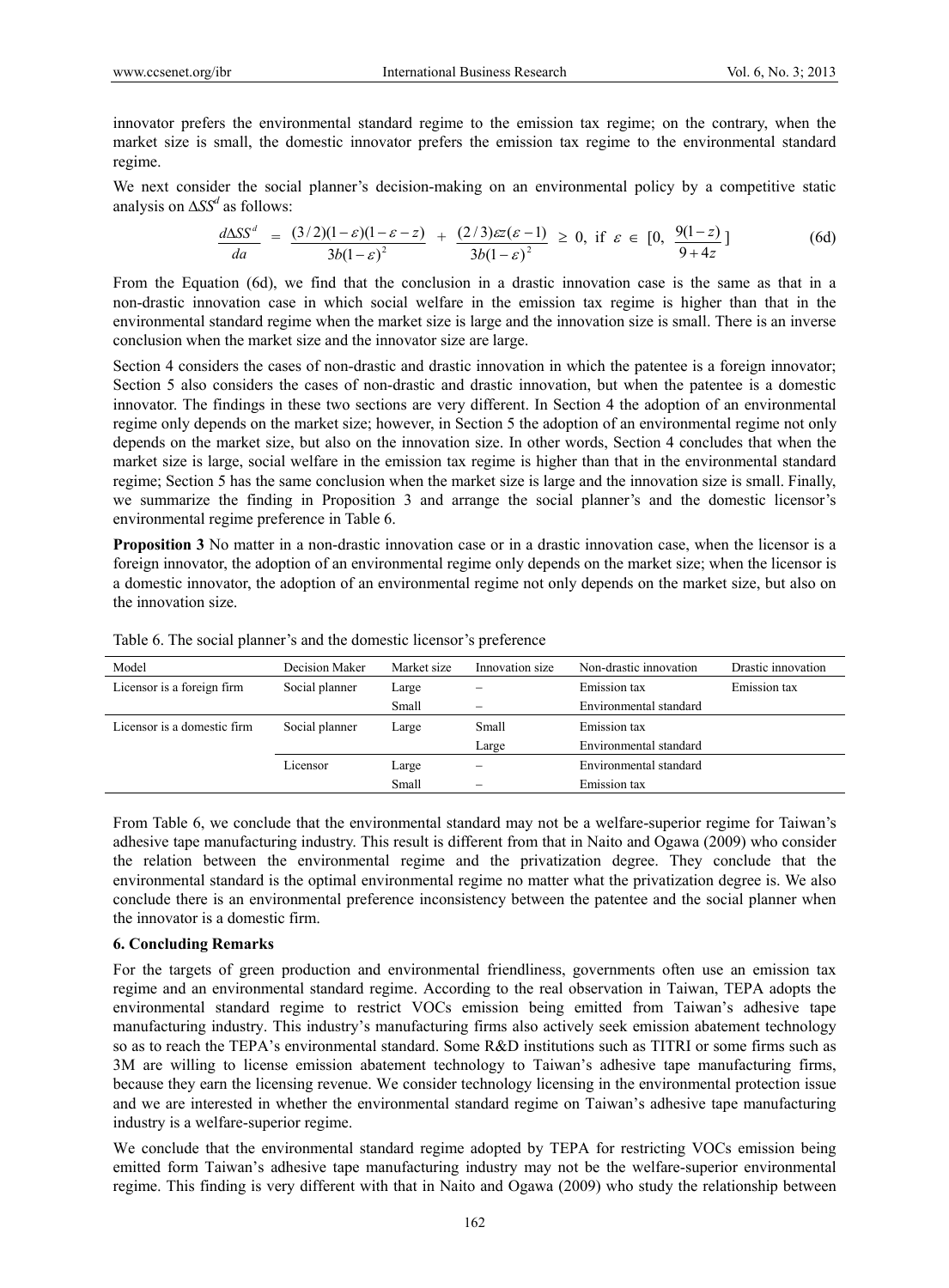the environmental regime and the privatization degree. They conclude that social welfare in the environmental standard regime is higher than that in the emission tax regime no matter what the privatization degree is. We also find that there is an environmental preference inconsistency between the patentee and the social planner when the patentee is a domestic innovator.

Many previous papers study the optimal environmental regime. The real world phenomenon tells us that governments set up different environmental regimes with respect to different industries, such as TEPA adopting the environmental standard regime to regulate the adhesive tape manufacturing industry and it adopting the emission tax regime to regulate the cement manufacturing industry. In this paper we confirm that the environmental standard is indeed the welfare-superior regime for Taiwan's adhesive tape manufacturing industry. In the future, we can also confirm whether the emission tax is the welfare-superior regime for Taiwan's cement manufacturing industry.

## **Acknowledgement**

The author appreciates financial support from Taiwan's National Science Council (NSC 101-2410-H-424 -012).

## **References**

- Arrow, K. J. (1962). Economic welfare and the allocation of resources for invention. In R. R. Nelson (Ed.), *The Rate and Direction of Inventive Activity*: *Economic and Social Factors* (pp. 609-625). Princeton University Press.
- Bárcena-Ruiz, J. C., & Garzó, M. B. (2006). Mixed oligopoly and environmental policy. *Spanish Economic Review*, *8*, 139-160. http://dx.doi.org/10.1007/s10108-006-9006-y
- Beladi, H., & Chao, C. C. (2006). Does privatization improve the environment? *Economics Letters*, *93*, 343-347. http://dx.doi.org/10.1016/j.econlet.2006.06.005
- Brocas, P. (2003). Vertical integration and incentives to innovate. *International Journal of Industrial Organization*, *21*, 457-488. http://dx.doi.org/10.1016/S0167-7187(02)00121-2
- Buehler, S., & Schmutzler, A. (2008). Intimidating competitors Endogenous vertical integration and downstream investment in successive oligopoly. *International Journal of Industrial Organization*, *26*, 247-265. http://dx.doi.org/10.1016/j.ijindorg.2006.11.005
- Chang, M. C. (2011). International technology transfer and market size: the case of an emerging economy. *Journal of International and Global Economic Studies*, *4*, 59-73.
- Chang, M. C., Hu, J. L., & Tzeng, G. H. (2009). Decision making on strategic environmental technology licensing: fixed-fee versus royalty licensing methods. *International Journal of Information Technology and Decision Making*, *8*, 609-624. http://dx.doi.org/10.1142/S0219622009003545
- Ebert, U. (1992). Pigouvian taxes and market structure: the case of oligopoly and different abatement technologies. *Finanzarchiv*, *49*, 154-166.
- Ebert, U. (1998). Relative standards: a positive and normative analysis. *Journal of Economics*, *67*, 17-38. http://dx.doi.org/10.1007/BF01227761
- Helfand, G. (1991). Standards versus standards: the effect of different pollution restrictions. *American Economic Review*, *81*, 622-634.
- Kamien, M., & Tauman, Y. (1984). The private value of a patent: a game theoretic analysis. *Journal of Economics* (*Supplement*), *4*, 93-118.
- Kamien, M., & Tauman, Y. (1986). Fees versus royalties and the private value of a patent. *Quarterly Journal of Economics*, *101*, 471-491. http://dx.doi.org/10.2307/1885693
- Kamien, M., & Tauman, Y. (2002). Patent licensing: the inside story. *The Manchester School*, *70*, 7-15. http://dx.doi.org/10.1111/1467-9957.00280
- Kamien, M., Oren, S., & Tauman, Y. (1992). Optimal licensing of cost-reducing innovation. *Journal of Mathematical Economics*, *21*, 483-508. http://dx.doi.org/10.1016/0304-4068(92)90036-7
- Kato, K. (2006). Can allowing to trade permits enhance welfare in mixed oligopoly? *Journal of Economics, 88*, 263-283. http://dx.doi.org/10.1007/s00712-006-0206-6
- Kato, K. (2011). Emission quota versus emission tax in a mixed duopoly. *Environmental Economics and Policy Studies*, *13*, 43-63. http://dx.doi.org/10.1007/s10018-010-0003-x